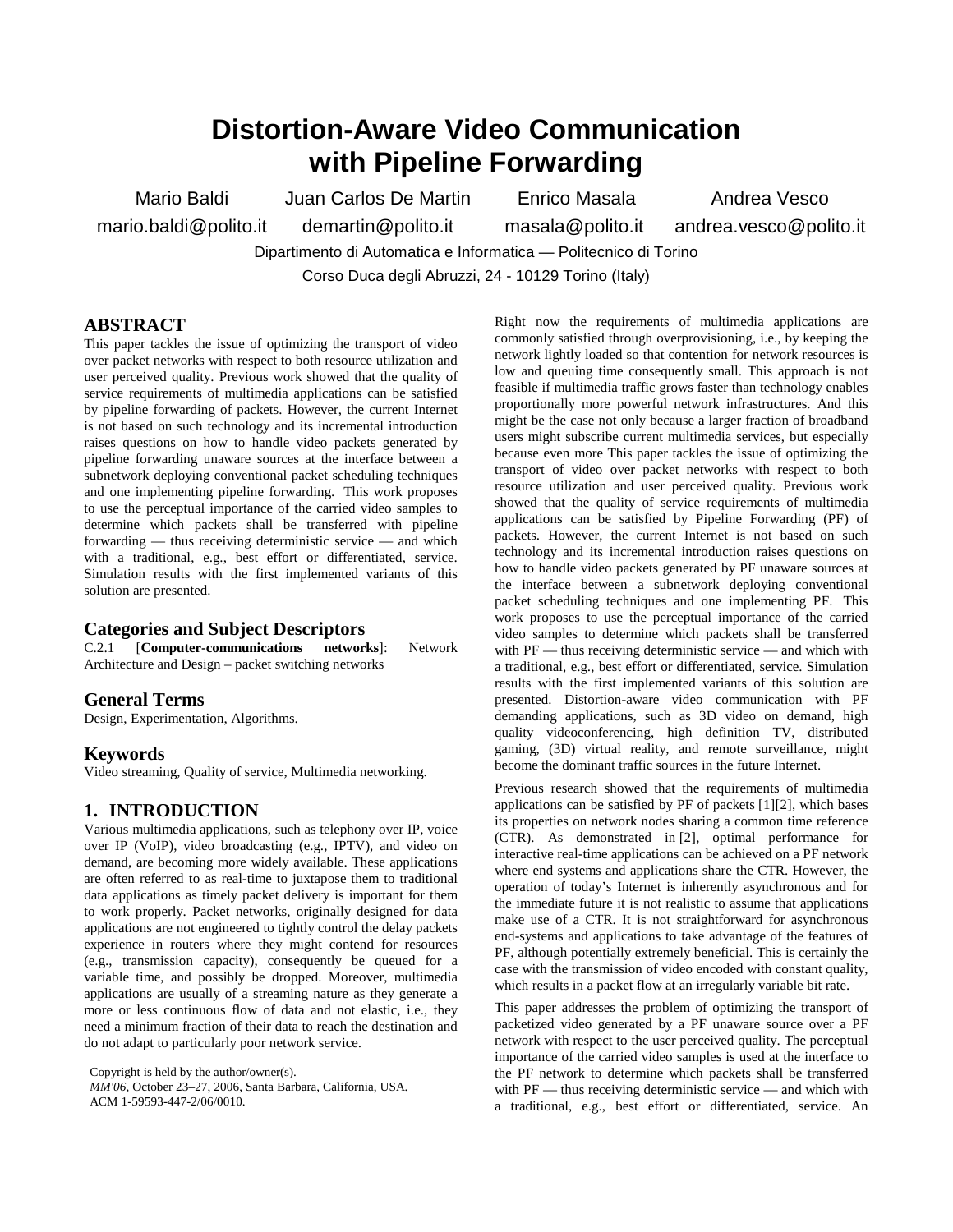extensive evaluation work is required for the many implementation variants of the proposed solution. This paper reports on simulation results with the first implemented variants.

Section 2 focuses on PF by presenting its operating principles and properties. The approach deployed to model perceptual importance associated to and distortion resulting from the loss of video samples is presented in Section 3. Section 4 first presents two existing low complexity heuristic algorithms for generic sender-driven scheduling of packet transmission aiming at minimizing expected distortion, then discusses their application at the interface to a PF network. Section 5 presents the network model. Initial simulation results obtained by applying the proposed solution are provided in Section 6. Finally, the proposed approach and research directions are discussed in Section 7.

## **2. PIPELINE FORWARDING**

Pipeline forwarding is a known optimal method that is widely used in computing and manufacturing. The necessary requirement for PF is having common time reference (CTR). An extensive and detailed description of UTC-based PF is outside the scope of this paper and can be found in [1].

In order to perform PF of packets all switches are synchronized, while utilizing a basic time period called time frame (TF). The TF duration  $(T_f)$  may be derived, for example, as a fraction of the UTC second received from a time-distribution system such as the global positioning system (GPS) and, in the near future, Galileo. TFs are grouped into time cycles (TCs) and TCs are further grouped into super cycles, each super cycle lasts for one UTC second. TFs are partially or totally reserved for each flow during a resource reservation phase. The TC provides the periodicity of the reserved flow. This result in a periodic schedule for IP packets to be switched and forwarded, which is repeated every TC. A synchronous virtual pipe (SVP) is a predefined schedule for forwarding a pre-allocated amount of bytes during one or more TFs along a path of subsequent UTC-based routers.



**Fig. 1 Common time reference structure** 

Pipeline forwarding guarantees that reserved real-time traffic experiences: (I) bounded end-to-end delay, (II) delay jitter lower than one TFs, and (III) no congestion and resulting losses.

Non-pipelined (i.e., non-scheduled) IP packets, i.e., packets that are not part of a SVP (e.g., IP best-effort packets), can be transmitted during any unused portion of a TF, whether it is not reserved or it is reserved (partially or completely) but currently unused. Consequently, links can be fully utilized even if flows with reserved resources generate fewer packets than expected. Any service discipline, such as for example the ones deployed in the context of the Differentiated Services framework, can be applied to packets being transmitted in unused TF portions. In summary, PF is a best-of-breed technology combining the advantages of circuit switching (i.e., predictable service and guaranteed quality of service) and packet switching (statistical

multiplexing with full link utilization) that enables a true integrated services network providing optimal support to both multimedia and elastic applications.

# **3. ANALYSIS-BY-SYNTHESIS DISTORTION ESTIMATION**

Multimedia data, and video in particular, exhibit non uniform perceptual importance. When video is transmitted over a noisy channel, each loss event causes a decrease of the video quality that depends on the perceptual importance of the lost data. Such importance can be defined a priori based, for instance, on the average importance of the elements of the compressed bit stream, as with the data partitioning approach. At a finer level of granularity, the importance of a video coding element, such as a macro block or a packet, could be considered proportional to the distortion that would be introduced at the decoder by the loss of that specific element.

A practical method to compute the distortion  $(D_i)$  caused by the loss of each packet *i* is the analysis-by-synthesis one presented in [3], which is reported in the following: (I) Decoding (including concealment) of the bit stream simulating the loss of the packet being analyzed, (II) Computation of the distortion *D<sup>i</sup>* between reconstructed and original sequence, (III) Storage of the obtained value  $D_i$  as an indication of the perceptual importance of the analyzed video packet.

The analysis-by-synthesis distortion estimation method is independent of the video coding standard. Since it includes the synthesis stage in its body, it can accurately evaluate the effect of both the error propagation and the error concealment. Note that this method assumes isolated packet losses; nevertheless, this leads to a useful approximation as demonstrated by some applications of the analysis-by-synthesis approach to MPEG coded video [3].

The complexity and delay of the analysis-by-synthesis method depends on the frame types the sequence is composed of. If only I-type frames are present, the technique is quite simple since each frame is coded independently of the others. If the sequence contains also predicted frames, such as in the case of H.264, the method has higher complexity because error propagation must be taken into account; a model-based approach, however, can be used to drastically reduce complexity [4]. Moreover, note that in the case of stored video (e.g. non-live streaming scenarios), the distortion values can be precomputed and stored.

## **4. DISTORTION OPTIMIZED SCHEDULING ALGORITHMS**

Two scheduling algorithms have been designed to determine which are the best packets to transmit from the distortion viewpoint at each transmission opportunity, that is during each TF in which a reservation for the given video flow exists.

The first algorithm keeps the packets waiting to be transferred through the PF network ordered in decreasing order of distortion  $(D_i)$ , then it selects the ones with the highest  $D_i$  value until no more packets fit in the allocation for the video stream during the current TF. This will be referred to as the *Distortion-based Algorithm* (*DA*).

The second algorithm aims at determining the best rate-distortion solution to the packet selection problem formulated as follows.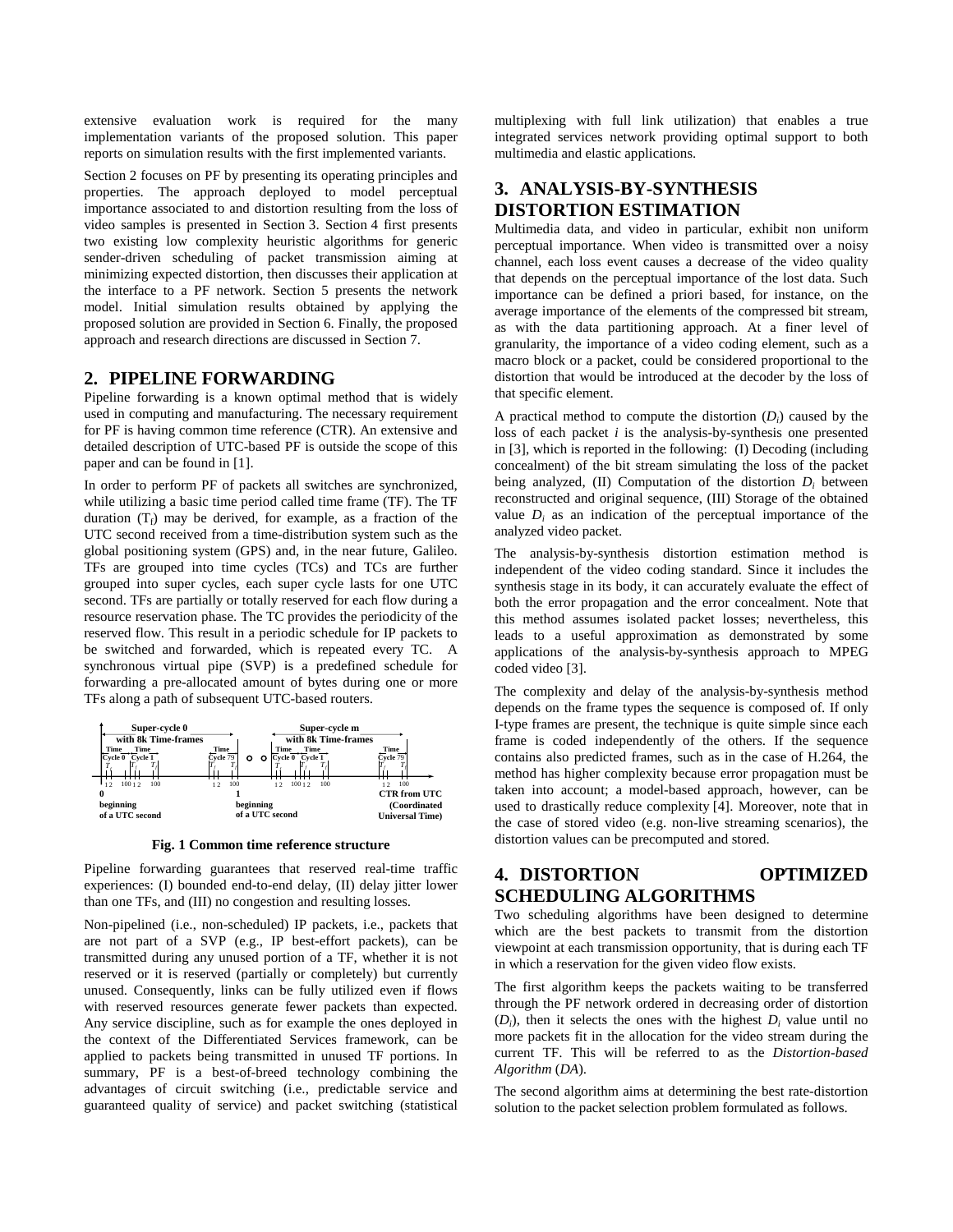Given a certain rate constraint (the allocation within a TF), the distortion  $D_i$  and size  $P_i$  of the packets available for the transmission, send with PF those packets which minimize the expected distortion at the decoder.

The resulting scheduling problem is hence converted into a classic rate-distortion optimized transmission problem, which can be easily solved by recasting it into a Lagrangian minimization problem: the Lagrange multiplier is determined using the bisection algorithm and the solution produced by Lagrangian optimization is further refined, as already suggested in [5], adding, if possible, not yet selected packets in decreasing order of distortion. This algorithm will be referred to as *LA*.

Note that packet reordering issues stemming from the application of the above algorithms can be easily handled at the destination node by means of the RTP sequence number.

#### **5. NETWORK MODEL**

Fully benefiting from PF requires providing network nodes and end-systems with a CTR and implementing CTR-aware applications to maximize the quality of the received service [2]. Since this is not realistic for the near future, as discussed in Section 1, this work assumes traditional video sources. The PF unaware packet stream must be time-shaped at the ingress of the packet forwarding network, i.e., packets are forwarded during the TFs in which resources have been allocated to their SVP. The network element implementing such functionality is called *SVP interface*.

Each frame is assumed to be encoded, packetized, and immediately sent by the source. For the sake of simplicity, video packets are assumed to reach the SVP interface without loss and after a negligible delay. This model is reasonable in the currently realistic scenario of a lightly loaded (asynchronous) broadband access network. Consequently, all packets belonging to a frame are fully available at the SVP interface every  $1/F_r$  seconds, where  $F_r$  is the frame rate of the video sequence.

Assuming that non-pipelined traffic receives a best effort service<sup>1</sup>, the SVP and, based on the above assumption, the whole PF channel from source to destination, is modeled as an independent time-invariant channel with constant delay and loss/late probability equal to zero. In fact, all pipelined packets arrive, without loss, on time at the destination. The forward trip time  $FTT$  can be calculated as follows<sup>2</sup>:

$$
FTT = \sum_{i=1}^{N} \left( \left[ \frac{Cd_i}{T_f} \right] \cdot T_f + T_f \right) + Cd_{N+1} + J
$$

where *N* is the number of PF nodes on the path,  $Cd<sub>i</sub>$  is the propagation delay between the  $(i-1)$ <sub>*ih*</sub> node and the  $\dot{i}_{th}$  node (the ingress SVP interface being node 0 and the egress SVP interface

1

being node  $N+1$ ),  $T_f$  is the duration of the TF and *J* is the jitter with maximum value equal to one  $T_f$ . Given that in normal operating conditions  $T_f$  is at most on the order of hundreds of microseconds, for all purposes of video transmission the end-toend delay can be considered constant and is deterministically known in advance given the path the video flow takes through the network as:

$$
FTT = \left(\sum_{i=1}^{N} \left\lceil \frac{Cd_i}{T_f} \right\rceil + N + 1\right) \cdot T_f + Cd_{N+1}
$$

To find a global optimum minimizing the expected distortion, the scheduling algorithms presented in Section 4 should run on the entire video sequence, which is obviously not possible in a live video scenario. Normally, in order to avoid packets to get to the destination beyond their play-out deadline because of the delay introduced by both the network and the distortion optimized scheduling algorithm (DOSA) waiting a large number of frame periods  $1/F_r$ , a trade-off is found by running the algorithms on a small part of a video sequence, which results is a locally optimal schedule. The length of the video sequence on which the algorithm is run is determined based on the maximum delay packets experience in the network, or a percentile thereof.

As mentioned before, due to PF the delay introduced by the network is known in advance and it is typically smaller than the maximum delay introduced by networks deploying other packet queuing techniques [2]. Hence the sender can determine in advance the maximum delay the DOSAs can introduce on a packet while making sure that it arrives at the destination by its play-out deadline, taking into account the fixed network latency. This enables running the DOSAs on longer sequences of video frames compared to when traditional network solutions are being deployed, which results in a potentially more optimized solution.

In practice, the SVP interface assigns to each packet a *transmission deadline*, which is the latest time at which the packet can be scheduled for transmission. The DOSA schedules for transmission as pipelined traffic the most perceptually important packets that, given the reservation to their flow, can be transmitted by their transmission deadline. The remaining packets (i.e., the least perceptually important packets) are handled by the SVP interface as not pipelined traffic. The advanced knowledge of the transmission deadlines make it possible to perform scheduling optimization as soon as packets arrive at the SVP interface so that packets that do not have a chance to be handled as pipelined traffic by their transmission deadline can be immediately forwarded as non-pipelined traffic. This improves the probability of their timely reception and minimizes the resulting distortion.

The forwarding policy (e.g., burstiness, prioritization, etc.) applied by the SVP interface to non pipelined traffic during the unused portion of TFs might affect the performance of the presented solution. However, it is not addressed in this paper and will be the subject of future work.

#### **6. SIMULATION MODEL AND RESULTS**

The proposed network model and DOSAs have been implemented and simulated in NS2. For the sake of simplicity this first study considers a single video flow and all non pipelined packets are dropped at the sender. Consequently, the obtained results

<sup>1</sup> As mentioned in Section 1, this is not necessarily the case. However, this paper reports preliminary work and studies only this scenario. The evaluation of more sophisticated approaches will be the subject of further research (see Section 7).

<sup>2</sup> Without loss of generality, the presented FTT calculation assumes the time required by network nodes to move packets from input to output to be null. See [2] for details on the pipeline forwarding FTT calculation.